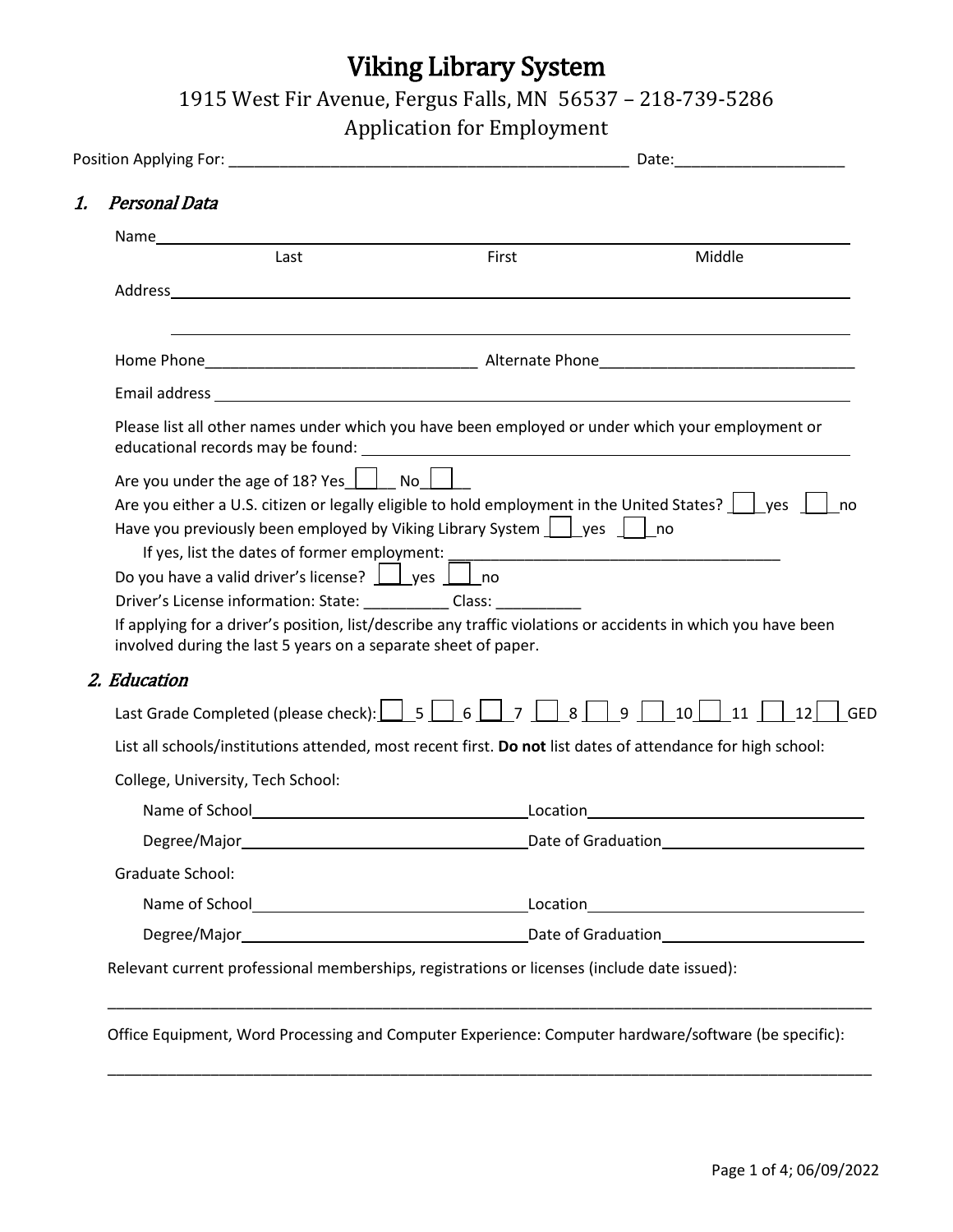### 3. Position Desired

| Title of position for which you are applying: |  |
|-----------------------------------------------|--|
| Date available to begin employment:           |  |

## 4. Work/Volunteer Experience

List all work experience, whether or not relevant to this position, and all relevant volunteer experience beginning with the most recent.

| Employer Address and the contract of the contract of the contract of the contract of the contract of the contract of the contract of the contract of the contract of the contract of the contract of the contract of the contr     |
|------------------------------------------------------------------------------------------------------------------------------------------------------------------------------------------------------------------------------------|
|                                                                                                                                                                                                                                    |
|                                                                                                                                                                                                                                    |
|                                                                                                                                                                                                                                    |
| Reason for Leaving home and the contract of the contract of the contract of the contract of the contract of the contract of the contract of the contract of the contract of the contract of the contract of the contract of th     |
|                                                                                                                                                                                                                                    |
| Employer Address and the contract of the contract of the contract of the contract of the contract of the contract of the contract of the contract of the contract of the contract of the contract of the contract of the contr     |
|                                                                                                                                                                                                                                    |
|                                                                                                                                                                                                                                    |
| Dates of Employment <b>Exercise 2018 Contract Contract Contract Contract Contract Contract Contract Contract Contract Contract Contract Contract Contract Contract Contract Contract Contract Contract Contract Contract Contr</b> |
| Reason for Leaving example and the contract of the contract of the contract of the contract of the contract of                                                                                                                     |
|                                                                                                                                                                                                                                    |
|                                                                                                                                                                                                                                    |
| Employer Address and the contract of the contract of the contract of the contract of the contract of the contract of the contract of the contract of the contract of the contract of the contract of the contract of the contr     |
|                                                                                                                                                                                                                                    |
|                                                                                                                                                                                                                                    |
|                                                                                                                                                                                                                                    |
| Reason for Leaving <b>Exercise 2018</b> Reason for Leaving 2018                                                                                                                                                                    |

*(If you need more space, please attach a separate sheet)*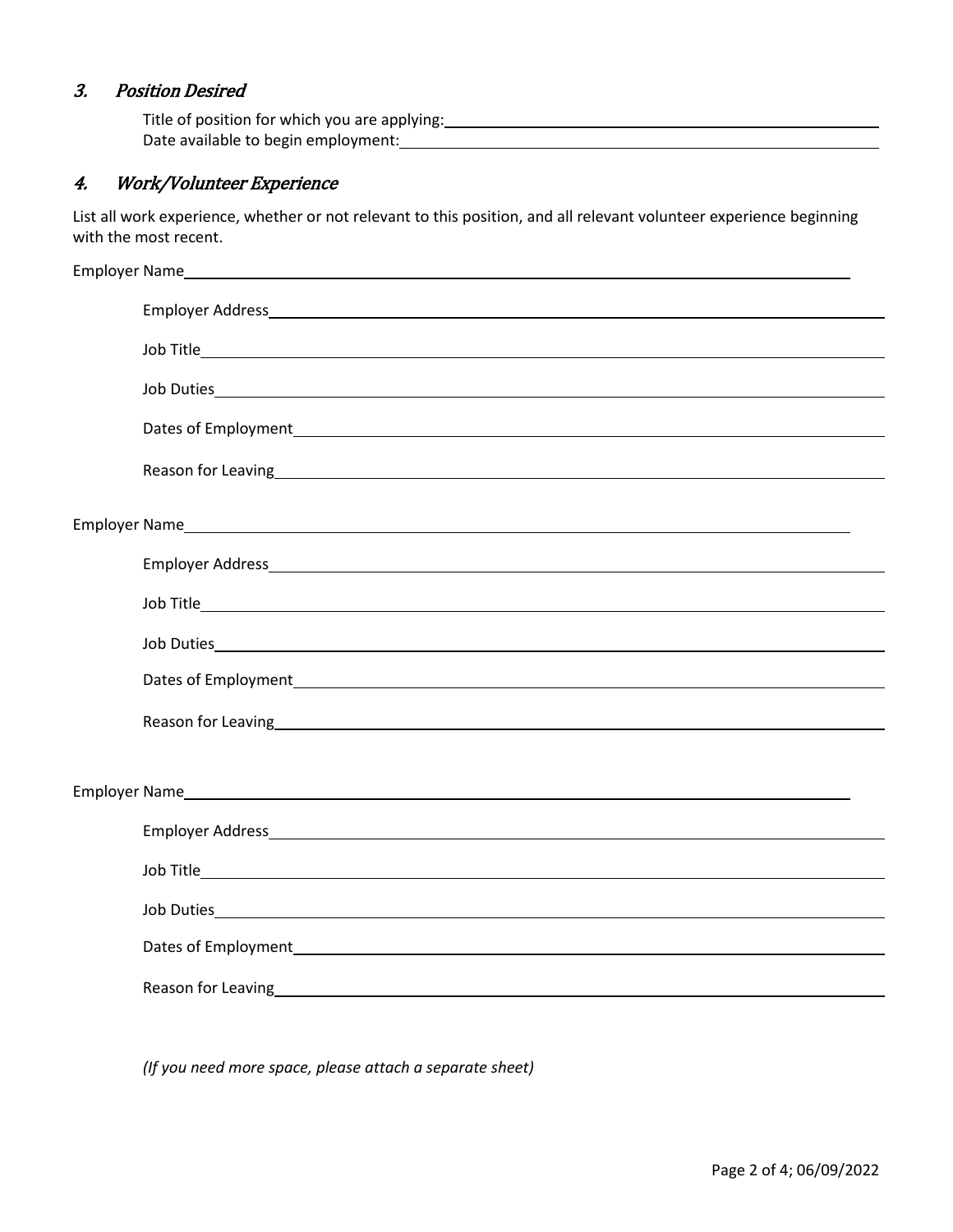#### 5. References

These should be people in a position to discuss your qualifications for the position you seek. Include especially managers, directors, or heads of departments under whom you have worked. Indicate any who are related to you. VLS reserves the right to contact all prior employers, educational institutions or institutions where you have volunteered in addition to references listed below.

#### 6. Background Investigation

| All employment offers are contingent upon the applicant passing a background investigation, which may        |
|--------------------------------------------------------------------------------------------------------------|
| include, but are not limited to, gathering information from the following sources: Bureau of Criminal        |
| Apprehension, other law enforcement agencies, court documents, educational institutions, previous employers, |
| Minnesota Driver and Vehicle services, military records, Immigration and Naturalization Services and known   |
| associates of the applicant. Criminal convictions are not an automatic bar to employment. Each case is       |
| considered on its individual merits and the type of work sought.                                             |
| If a consumer report is required for your position, would you like a copy? $\Box$ yes $\Box$ no              |

#### 7. Veteran Status (complete only if you served in the U.S. armed forces)

| Are you an honorably discharged veteran of the armed forces of the United States or are you otherwise eligible<br>to claim Veteran's Preference Points?<br>Do you wish to claim Veteran's Preference Points?<br>$\Box$ yes $\Box$ no |
|--------------------------------------------------------------------------------------------------------------------------------------------------------------------------------------------------------------------------------------|
|                                                                                                                                                                                                                                      |

If you are a disabled veteran and wish to claim additional point, please check here:  $\|\cdot\|$ 

Proof of applicable military status/eligibility, such as a DD214 form, will be required in order to claim credits. Please attach DD214 form or forward it within five (5) business days.

#### 8. Equal Employment Opportunity Statement

VLS is an equal opportunity employer and will not discriminate against any applicant or employee on any grounds protected under federal, state, or local law, including race, color, creed, religion, age, sex, national origin, ancestry, gender identity, sexual orientation, familial status, marital status, disability, activity in a local commission, or status with regard to public assistance or sources of income. If in need if a reasonable accommodation for a disability to complete the application or attend an interview, contact VLS Director, Erin Smith, at 218-739-5286.

#### 9. Prior Employment

Have you ever been discharged or forced to resign from prior employment, other than in relation to a humans rights charge or lawsuit in which you were the claimant/plaintiff?  $\Box$  yes  $\Box$  no If so, identify the employer and describe the circumstances: